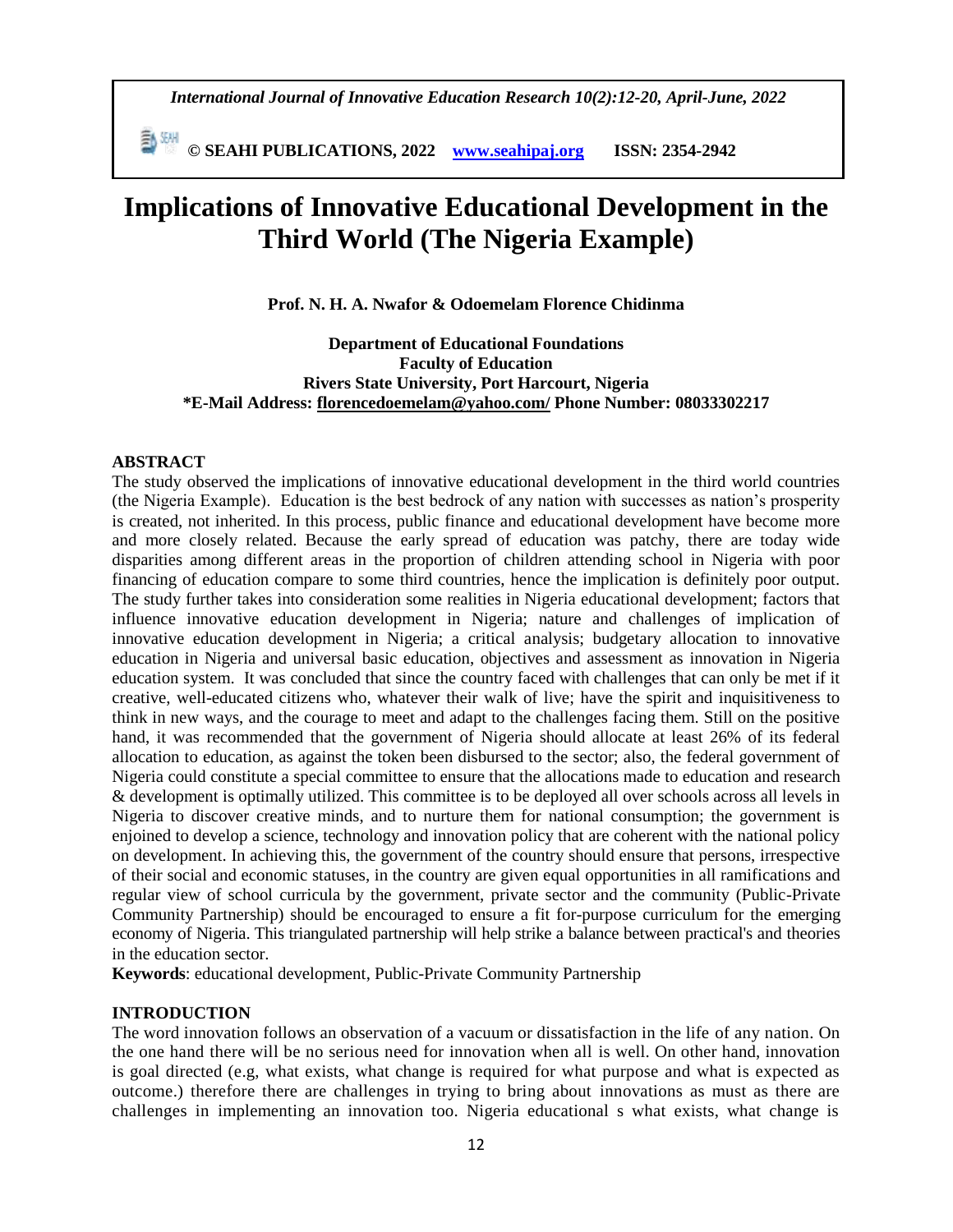required for what purpose and what is expected as outcome) therefore there are challenges in trying to bring about innovations as must as there are challenges in implementing an innovation too. Nigeria educational system was properly birthed in 1960 following the independence. The first innovation therefore was to establish what was called Nigerian educations system. Igberadja (2014) said that what was not clear then was what do Nigerians need as different from what the British government wants Nigerians to be to them, where do Nigerians need to be 25, 50 or 100 years after the independence; what are our peculiarities; do Nigerians though as one nation have one focus; do all Nigerians foresee the future in the same way e.g do we all ask the questions like what if oil well dries up, what type of education do we want our children to acquired, Spartan type? We do not all have to be philosophers but until we continue to ask questions and get to a point where we cannot provide answers, we may not begin to think.

The problem with Nigeria, may be thinking and thinking correctly, timely and without bias. At the moment, many illiterates who have ceased power by hook or crook think for us and one wonders, if there is anyone who could give what he/she does not have. Surely, Nigeria is on the match always but to where? Today we have satellite that cannot tell us the hide-outs of Insurgents, in some states in Nigeria, In the northern Nigeria, when oil bunkers plan and execute the plans and so on in the event we have had changes in our education system, 7-5-4, 6-3-3-4 and currently 9-3-4 (Dimnwobi Ekesiobi & Mgbemena (2015). The question remains, what changes have these innovations brought about? One of the paradoxes of our time is that although the Nigerian economy is potentially rich, the unemployment situation is still very critical, no wonder we are regarded after (poverty capital of the world).

Over the years, significant attention has been given to the knowledge-intensive side of national activities at the global level (Dimnwobi et al., 2015). This is because societies are increasingly operating under turbulent conditions that call for creative innovations as an important resource for survival, and long-term success. The foregoing argument coincides with the statement of porter cited in Ebhota (2014), who argued that "National Prosperity is created, not inherited'. This aptly conveys that the necessity of creativeness and innovativeness for organizational and national competitiveness. As a result, nations are beginning to invest in education, research and development (R&D) and other training and development programmes in order to tap the inherent potentials embedded in its population and environment. It is, therefore, clear from the foregoing, that education and research are dual activities that unveil the path through which a nation that wants to survive within the global space should follow. Hence, it is safe to say that education and research are processes that allows a nation to unearth its creative and innovative potentials of its human resources needed for societal progress (Naude & Nagler, 2015).

Records of available data on the unemployment situation reveal that unemployment (particularly urban) is growing alarmingly. There is a rising wave of crime particularly fraud and armed robbery. Migration to the urban centres tends to be on the increase and angry/hungry applicants soliciting for jobs often besiege employers of labour. Hence, evidence of open unemployment is an urban phenomenon heavily concentrated among teens and early twenties. Naude & Nagler (2015) further retaliated that the problems of mass unemployment is not new any longer as it has been with us in varying degrees for some decades, in fact, increasing population explosion in formal education and economic recession of the last few years have raised the situation to a critical level, which can no longer be ignored without disastrous consequences.

Akbar & Haitham (2014) in their views, perhaps tracing the journey from the past to the present and beyong may give an opening to what we may consider as innovation in the presence of realties. If the previous educations systems were actually innovation they ought to have nosed into the future so as to meet our expectations. Expectations have hinged majorly on the policies and implementation strategies, particularly the instrument of evaluation. At independence the curricular reforms of the 1980s and the ones of the present decade are changes aimed at providing core curriculum subjects and optional curriculum or elective subjects, for guaranteeing all round education for learners, and to bring some degree of diversity into curriculum development (Bumein & Mbachu, 2014). This paper assumes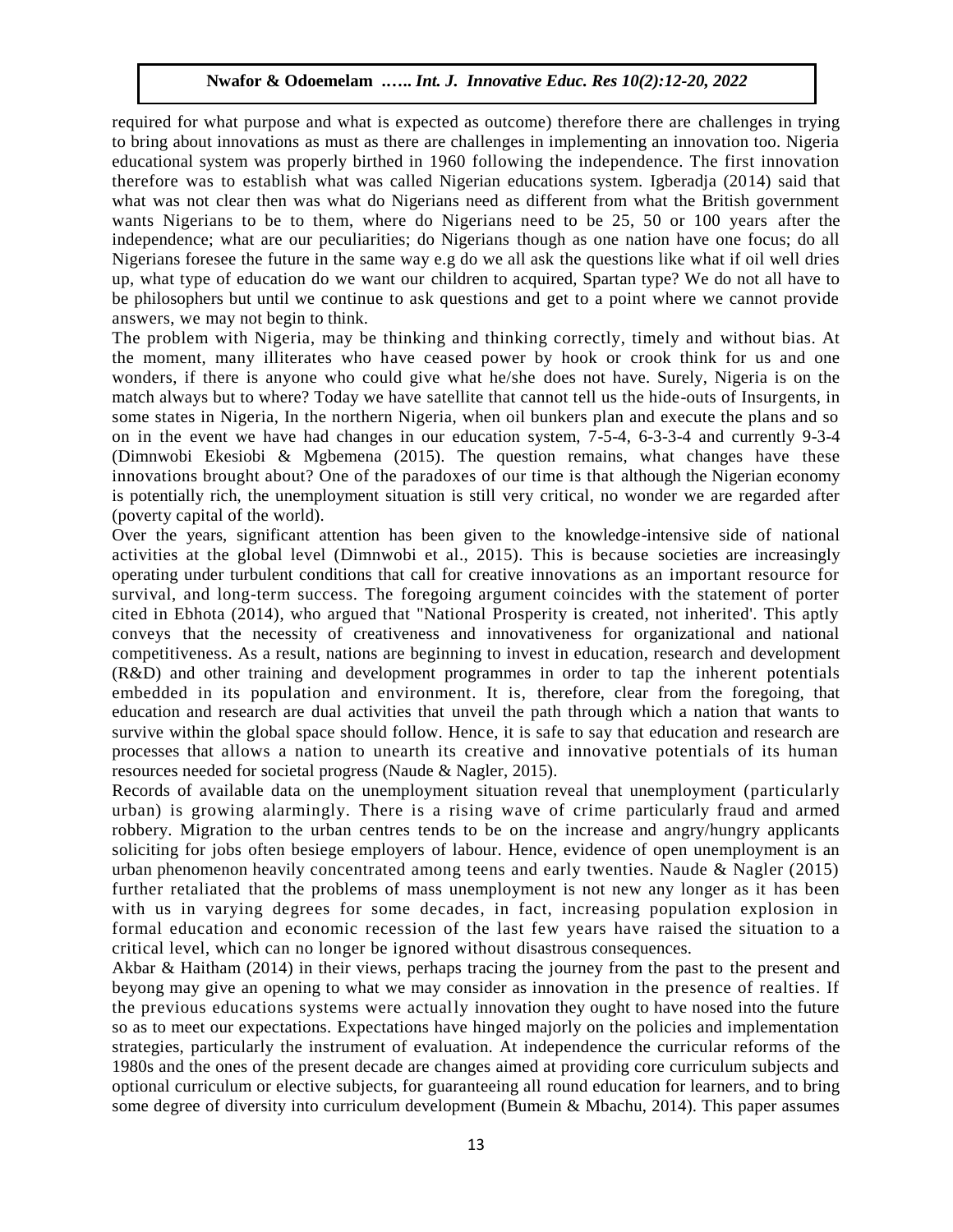that our expectations of the Nigerian education system should be a reflection of what we want the nation, the individual and the learning institutions to be which are reflected in the school curricula.

#### **Some Realities in Nigeria Educational Development**

Contemporary philosophical realism is the belief that our reality, or an aspect of it, is ontologically independent of our conceptual schemes, linguistic practices, beliefs, etc. Realism may be spoken of with respect to other minds, the past, the future, universals, mathematical entities (such as natural numbers), moral categories, the material world, and thought. Realism can also be promoted in an unqualified sense, in which case it asserts the mind-independent existence of a visible world, as opposed to idealism, skepticism and solipsism (Emmanuel 2012). Philosophers who profess realism state that truth consists in the mind's correspondence to reality Emmanuel (2012) said that the realists tend to believe that whatever we believe now is only an approximation of reality and that every new observation brings us closer to understanding reality, in it Kantian Sense, realism is contrasted with idealism. The worry of the paper is whether we are sure that what we consid er as realities today may remain so in future in this country? Granted the changes come, We know of some country that examined the realities of their need, projected into the future of upward of fifty years and today they are there.

In shaping the system of modern formal education to meet the demands of the future, Callaway  $\&$ Musone cited in Wodi & Dokubo (2012) that the government of Nigeria had to deal with the conditions that have evolved through a unique historical experience. The first schools were founded over a hundred years ago by Christian missionaries. Both Nigeria and European; these seconds are organized locally and were self-supporting. As education facilities spread, the government of the day gradually took a greater share in the responsibilities of financing and *&t* administration; and at some point regional governments direct large educational enterprises. In this process, public finance and educational development have become more and more closely related. Because the early spread of education was patchy, there are today wide disparities among different areas in the proportions of children attending school.

In some parts of Northern Nigeria. Where Moslem communities had their own system of Quoranic education and did not welcome Christian missionaries, the creation of schools along western line got a slow start; and although in recent years leader in Northern Nigeria have become increasingly of providing more facilities for modern education in these areas, the historical circumstances of a century cannot easily be compensated. Besides regional inequalities, there are also marked imbalance in the distribution of facilities within each region; there are areas remote from road and rail where the percentage of children in primary schools is far less than that for the region as a whole (Callaway & Musone cited in Wodi & Dokubo, 2012).

Other inequalities are found in the lower number of girls than boys attending school in many areas and or rural children compared with those in towns and cities except in Anambra State and other neighboring States. Oluwadare (2015), reaffirmed that at the opposite extreme are areas where parents early discerned the possible benefits, and a dynamic tradition grew up through pushing family members to the highest levels of education and thus to positions of enhanced responsibility on the national or regional scene to promote educational development.

Today that is reflective in the number of children studying and working abroad, in expanding educational facilities, governments was faced with a conflict in the use of resources; whether to promote primary schooling in areas which have been relatively neglected (and where demands may still be strong) or whether to place more emphasis on building up technical and other kinds of higher education for higher-levels skill; in other words, whether to provide greater equality of opportunity or to press for efficiency in meeting more closely determined manpower needs. In areas where facilities are available, some children may not be able to take advantage of primary schooling because of inability to pay school fees due to increasing rate of poverty (Callaway & Musone cited in Wod & Dokubo, 2012).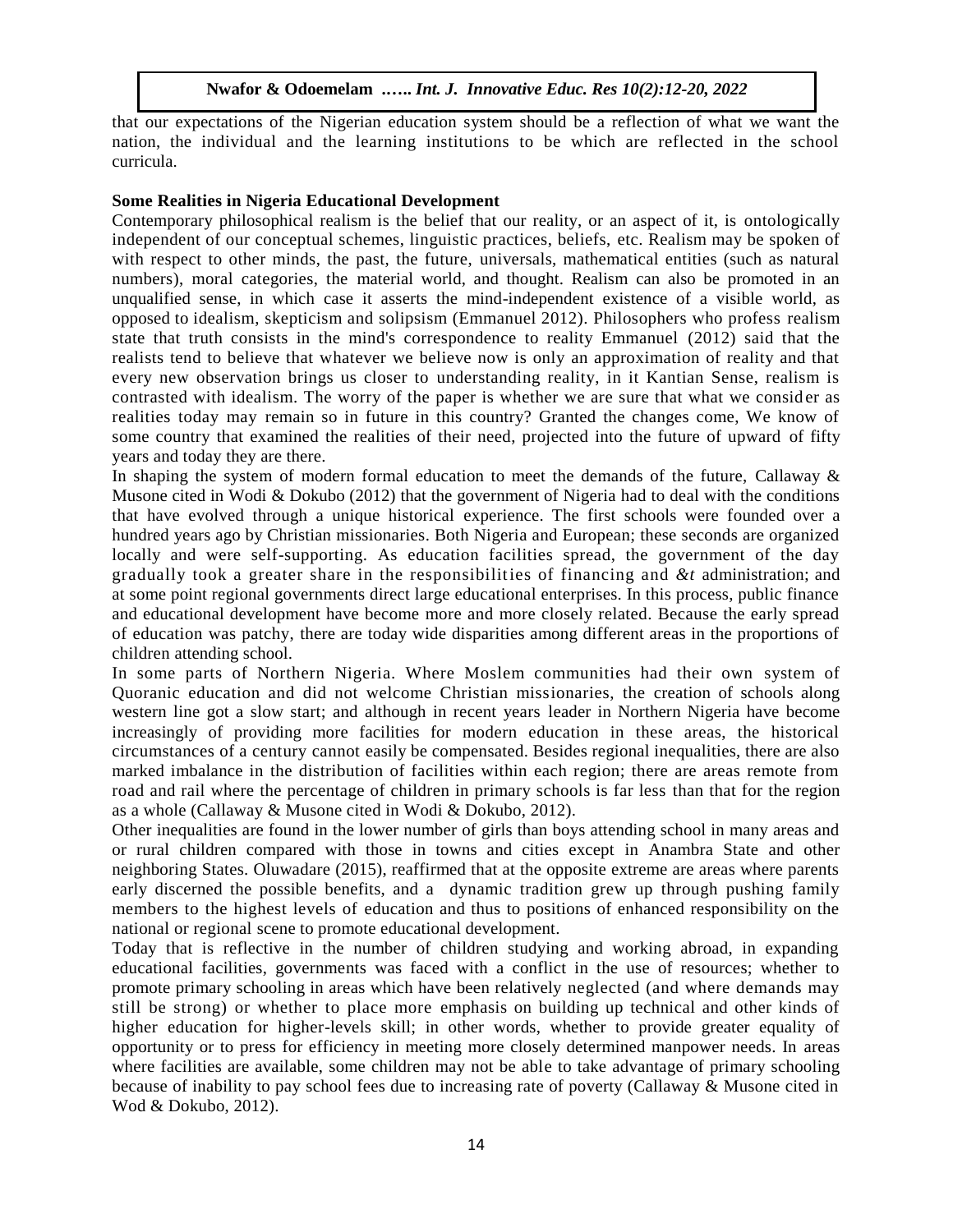There are wide differences in the incidence of who pays for education; in some areas payments are made directly by parents and in other areas indirectly through taxes, or through various combinations of fees and taxes; this burden of paying for education impinges with greater or lesser intensity depending on individual family incomes and ultimately on natural economic resource endowements. Lively debates on curriculum reform as innovative measures have gone on for decades in Nigeria. Oluwadare (2015), further established that the issues have to do with relations of school to community, of material being taught and its usefulness to the individual in his later service to society; the discussion is usually focused on the suitable proportions of different types of education-general and vocational, literary and scientific. Such attempts to adapt educa tion more closely to the practical needs of the changing social and economic scene by shifts in subject-matter are .related to the continuing effort to improve the quality of education of all types or simply the required innovations.

Again, through the country there are wide differences in quality or standards, particularly in the effectiveness of basic education. The rapid expansion of primary education in Western and Eastern Nigeria during the late fifties brought an inevitable fall in standards; alert to this, the governments concerned have placed much greater emphasis on the upgrading of teachers Adepoju & Fabiyi (2007), observed that in the end the teachers were only half baked and it was a problem itself. Nigeria noted in the past start a programme before thinking about the implications for the implementation. To the country, Vision 20:2020 seems to be a programme with a difference probably because it is a vision and not necessarily a programme but can the same be said of Universal Basic Education (UBE) programme that is currently on?

Though, aside from her immense .mineral wealth which crude oil resources are currently the most prominent, Nigeria is also endowed with rich agricultural lands, with a population of over 180 million, by far the largest in Africa (World Bank, 2016). Regrettably, Nigeria is yet to provide for her people, a quality of life in education that is commensurate with the numerous resources at her disposal as 81.1% of the Nigerian Population is still poor.

Furthermore, Nigeria aspires to break into the league of the 20 leading economies in the world by the year 2020. The achievement of this goal is predicated on the extent at which the endowments of Nigeria in material and human resources are been harnessed for national consumption which most emanate from quality education. Despite these resources, Nigeria is not ranked among the 139 countries worldwide in the 2020 Global Creativity index (GCI) (Fan, Umaru & Vintsech, 2015).

Similarly, Fan et al, (2015) examined the Global Innovation Index (Gil) which covers 141 economies around the world shows that Nigeria is ranked 128th. Nigeria, which is popularly referred to as the presumed 'Giant of Africa' rank below some African countries as South Africa, Tunisia, Botswana, Egypt, Ghana, Kenya, Senegal, Morocco, Mauritius and many others. Hence, while it is generally believed that the material and human resources of a country serves a good measure to the extent at which the later can reproduce as well as sustain itself through education and they could also constitute a paradox if their peculiarities are not well harnessed.

The academia, researchers and policy makers are yet to proffer lasting solutions to the Nigeria's development quagmire as embedded in her creativity and innovation challenges thought her education and research activities. This may be due to the fact that previous studies have either focused on the challenges of education as they affect national development. However, none of these studies were able to examine the implications of innovation education development in Nigeria respectively (World Bank, 2016).

Factors that Influence Innovation Education Development in Nigeria

- i. Political Influence on Education
- ii. Economic Factor
- iii. Cultural Influence on Education
- iv. Good teaching techniques
- v. Social Factor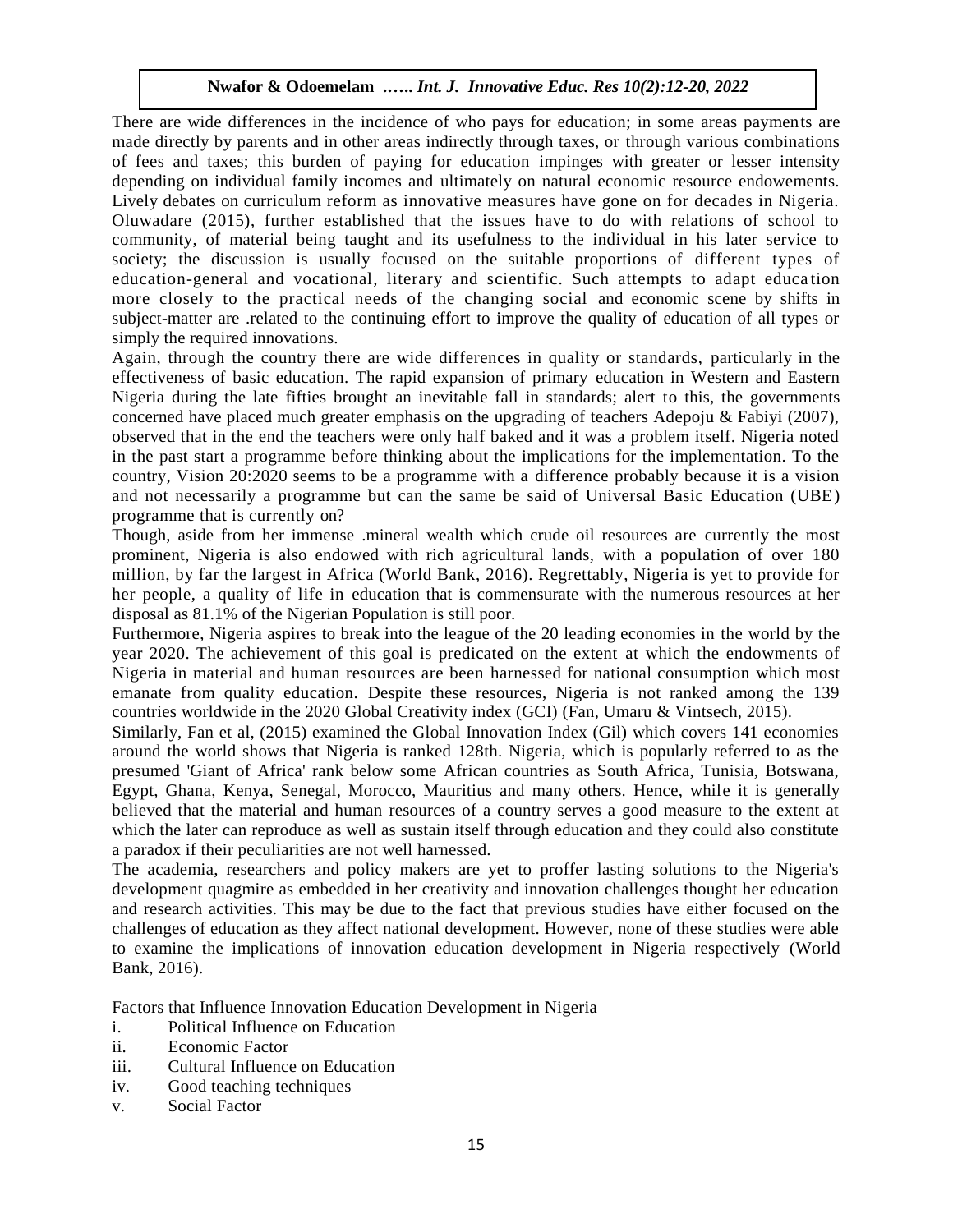- vi. Qualification of a teacher;
- vii. Environment Factor
- viii. The curriculum
- ix. Experience

Ige (2013), argued that Nigeria has rolled out workable innovative education system in the past and at present but the possibility of any of them preparing individuals that are innovative in their thinking and doing is still in doubt. This is because it is either that it is not domesticated, made realistic, not funded or poorly implemented. It is one thing to have an innovative education system; it is another things to have an innovative teacher that could lead the learners into achieving the goals.

However, there is an urgent need to review the science teacher training curriculum to reflect the demand for up-to-date thinking and performance of a modern teacher. One expects the secondary school teaching to focus on clarifications and explorations of natural phenomena. Learning by inquiry, experimentation and observation ought to be encouraged to help students, explore the natural and man made worlds. Researches and projects carried out by lecturers and students in Universities and other tertiary institutions should not be taken as mere academic exercise and fulfillment of requirements; something good come out of it (Ige, 2013).

Therefore accurate records and subsequent modifications should be ensured for all outstanding researches and projects by school authorities and supervising bodies. Jaja (2013), currently emphasized on entrepreneurial education is a welcome development in curricula innovation. At present the National University Commission (NUC), National Commission for Colleges of Education (NCCE) and the National Board for Technical Education (NBTE) have a job to do by ensuring that it is not just on paper but put into practice.

Both entrepreneurial skills and ideas are necessary for our graduates to make them innovative in terms of generating job ideas and being creative themselves. The SI WES (Students Industrial Work Experience Scheme) ought to take longer time that it is currently. It should be further extended to pure sciences and technology related courses; Nigeria can decide to learn from history. If the implements of UBE programme could step down to study what has made Universal Primary Education (UPE) failed and many other educational programme in Nigeria, it could se the country on the right part for successful implementation of UBE (Adepoju & Fabiyi, 2007).

# **Nature and Challenges of Implications of Innovative Education Development in Nigeria: A Critical Analysis**

A functional education system is the bedrock of any society. A mind expanded through educations sees new<sup>7</sup> horizons and proffers solution to challenges we face as a people. Developed countries have recognized the role of functional education in their industrial and technological growth. In other words, education is the instrument 'par excellence' for bringing about national development. Such development can be seen in the positive roles education play in the socio-cultural, political, economic and human aspect of nation building (Ige, 2013).

The developed societies are so called because of their, imposing values and investment in the education of their citizenry. When appropriately implemented, therefore, education has the capability of boosting the welfare and productivity of the citizens. As a result, there is no gainsaying that education remains the key to sustainable development of any country. To Mehdi Pazhouhesh  $\&$ Moshiri (2011) the Nigerian education environment is faced with many problems, some of which appear intractable and are like recurring decimals. Owing to this several authors have, over the years, identified the challenges of Education in Nigeria. However, according to Ezenyilimba (2015), these challenges were categorized into three.

- i. Political Challenges
- ii. Institutional Challenges and
- iii. Human Resources Challenges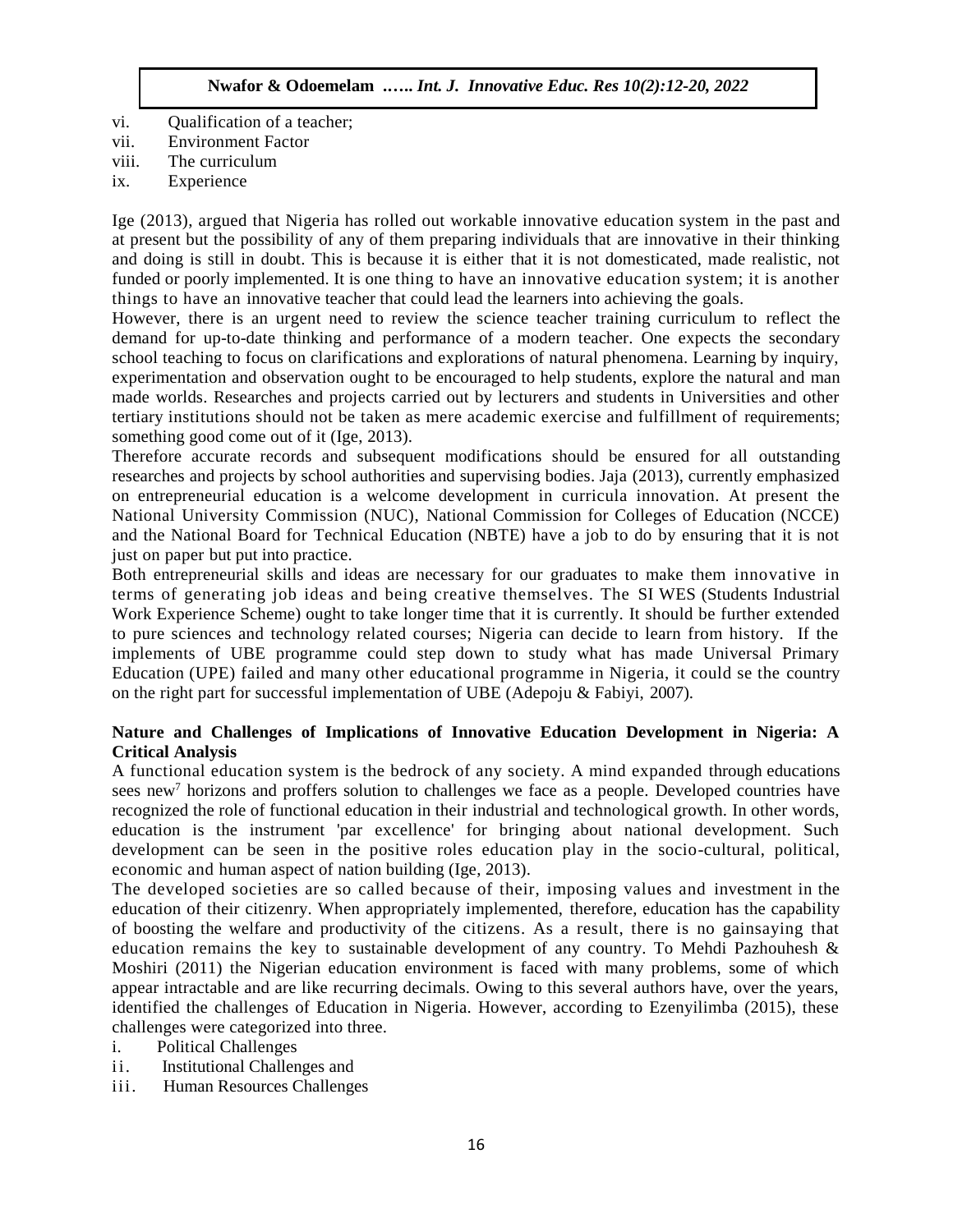# **Budgetary Allocation to Innovative Education Development in Nigeria**

The problems of education in Nigeria can also be traced to the portion of the Federal Government Budget allocation to the education sector. In the year 2010, 6.4% was allocated and decreased to the lowest for the very first time in 2011 to 1.69%. Furthermore, it increased sharply to 10% in 2012 and decreased to 8.7% (Oseni, 2012). However, it increased to 10.7% in 2014 and decreased 9.4% in 2015. It is worrisome as the budgetary allocation to the education stood at 8%, 6%, 7%, 7% and 6% in 2016, 2017, 2018, 2019 and 2020 respectively.

The situation becomes more appealing when one is aware that the 80% of these allocations made to the educational sector goes into recurrent expenditure i.e salaries, allowances, emoluments, personnel welfare among others, to the detriment of infrastructural development and other capital intensive projects (Oseni, 2012) which could be an avenue to enhance the quality of education in the country. By so doing, quality knowledge and panacea of its implementation is passed through teachers to the student, and from other encyclopedia of knowledge such as the internet. This will enhance academic networks between students, which will afford them to compete with their colleagues all over the world. But the token being disbursed to the sector has undermined these achievements. It becomes worrisome as Nigerian graduates are becoming unemployable and are now rejected in favour of their few counterparts that schooled abroad in comparison with other African countries, it is clear that Nigeria needs to invest by improving its allocation to the education sector for instance, Ghana's spending on education over the years has been between 20% and 40% of its annual budget, in 2012, Ghana invested 36.7% in their education sector (UNESCO, 2008). This is above the UNESCO prescription of 26%. In 2015, Namibia invested about 30.9% of its national budget in education, likewise the Tunisian government who dedicated 33.2% of its national budget to the sector. In addition to this countries like Jamaica, Egypt, Botswana, Morocco, Kenya, South Africa and Maurtius allocated 20.1%, 27.9%, 21.7%, 28.5%, 16.5%, 19/2% and 19.0% of their total budget to education respectively (UNESCO 2008).

Obviously, countries like Ghana, Namibia, Morocco and Senegal have met and gone beyond the UNESCO 26% education allocation bench mark, it is most appalling that the most populated country, the biggest economy and the largest exporter of crude-oil in Africa (i.e. Nigeria) is yet to meet it. This may be linked to the reason Nigerians migrates to these countries to study due to the quality of education which is far better than that obtainable in Nigeria today (Akinyemi Ofem & Adebisi, 2012).

#### **Universal Basic Education, Objectives and Assessment as Innovation in Nigeria Education System**

No nation can aspire to greatness without adopting education as instrument per excellence for bringing about national development. Adeoti, Odekunle & Adeyinka (2010), posited that this was why there has been a lot of emphasis, particularly in recent times on all citizens of the world to have access to basic education. It is also in recognition of the importance of education that the international communities and government all over the world have stressed the need for citizens to have access to education. Universal Basic Education received global welcome after the World Conference of Education for all (WCEFA) held in Jomtien, Thailand in early 1990, Article 1 of the conference states that every child, youth and adult shall be able to benefit from educational opportunities designed. Nigeria was a signatory to this declaration (Feamster, 2013).

The declaration re-affirmed at the world summit for children in the same year 1990. The reaffirmation of basic education states that all children should have jullaw free access to basic education by the year 2000 (Ebhota, 2014). Nigeria also participated in the event held in Ouagadougou 1992 in a bid to achieve education goals, the Dakar World Education forum which was held in 2002 in which Nigeria was in attendance; was a follow-up to the World Conference on Education for all (WCEFA) of 1990. In the Dakar Forum, a new set of goals was set to be attained by the year 2015.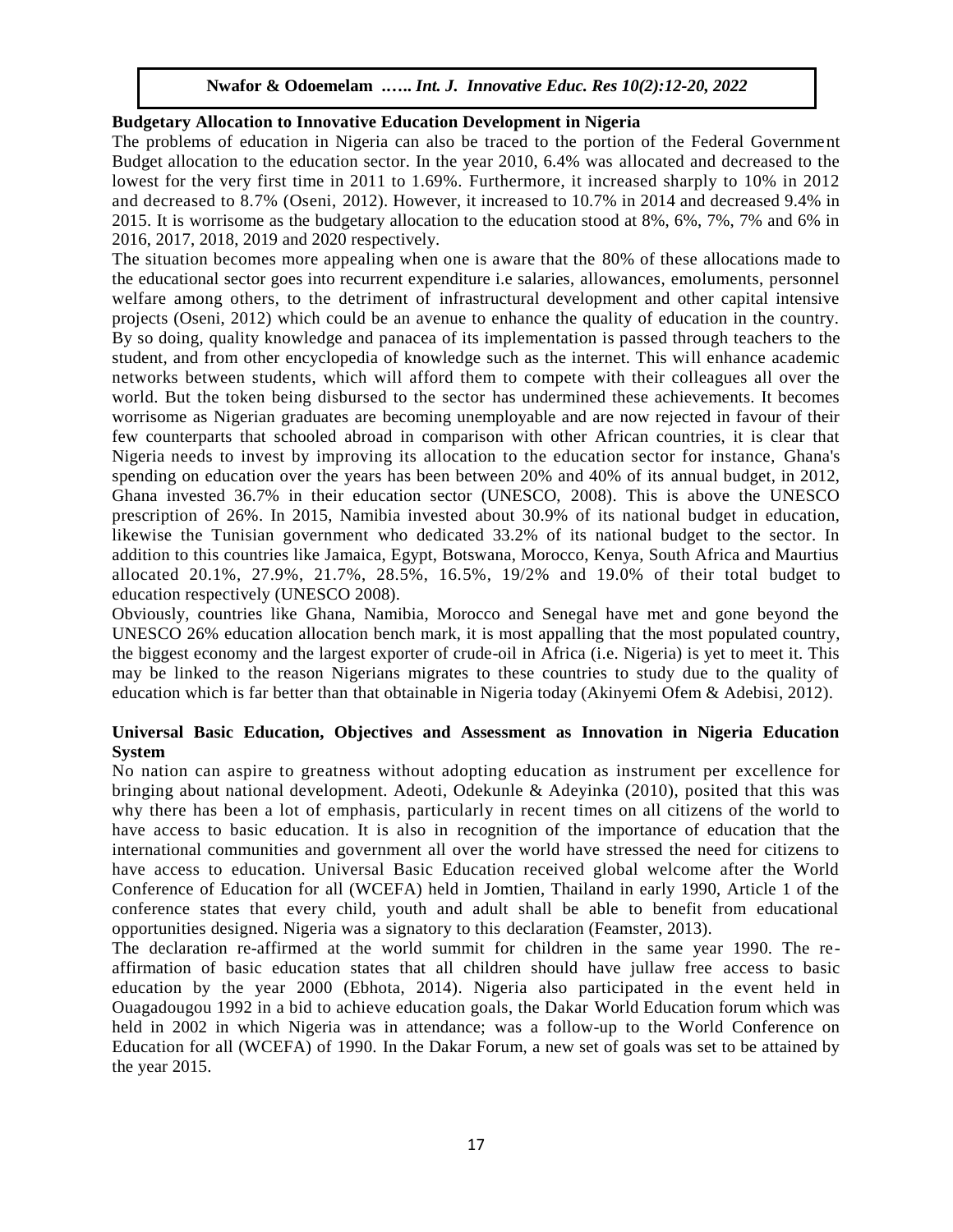It was also in the event held in Dakar framework for Action .in 2002 that re -affirmation of the basic learning needs of all by insisting on access to nine years of schooling and complete free and compulsory primary education of -good quality was made (Osakwe & Moussa, 2017).

Similarly, the Millennium Declaration, has two of the eight goals devoted to education. They are goals 2 (to achieve universal primary education) and goal 3 (to promote gender equality and empower women). Nigeria in her bid to reduce illiteracy was not left out in this global concern for Basic Education. According to Amzat & Omololu (2012), Nigeria became a signatory to the following major international and inter- African covenants for the generalization of basic education.

## **The Jomtien 1990 Declaration and framework for Action.**

- i. The New Delhi 1992 Declaration requiring the 1-9 countries (the nine countries of the world with much consideration of illiterate .adults) to reduce the incidence of illiteracy drastically within the shortest possible time span. The Amman Re-affirmation of 1995 confirming every ones commitment to the Jomtien Declaration.
- ii. The Durban 1998 statement of commitment by which African states re-affirmed their commitment to making the Nations basic education a reality.
- iii. The OAU Decade of education in Africa 1997-2006 also reaffirms Africans commitment to the generalization of basic education.

These are all global innovative educational develop that some third world countries have adopted but still Nigeria seems not to be learning from positive educational innovations that makes development to be at ease.

#### **CONCLUSION**

It was discovered, among other thing, that education and research activities in the country are bedeviled with certain challenge. On one hand, the problem of education in Nigeria include inadequate funding, negative perception of the people on vocational education, political, institutions, and human resources challenges, to mention but few. On other hand, the research are faced with problems such as low number of researchers in the country, poor investment on research & development, the challenge of adoption of research findings, infrastructure-related challenges, policyrelated challenges, and attitude-related challenges, and incoherence between STI policies and other development policies.

The country faces a number of challenges that can "only be met if it has creative, well-educated citizens who. Whatever their walk of life, have the spirit and inquisitiveness to think in new ways, and the courage to meet and adapt to the challenge facing them. Hence, there is need for structural transformation through the contribution of education and research that are crucial for achieving development and that promoting technological innovation is necessary to address both challenge of low structural transformation and inclusive development of Nigeria.

# **RECOMMENDATIONS**

The section below highlighted some recommendations that can be adopted for this purpose

- 1. The government should allocate at least 26% of its federal allocation to education, as against the token been disbursed to the sector. Also, the Nigeria government should invest at least 1% of GDP on research & development activities, this would set the pace at which factors such as creativity and innovation lens on.
- 2. Also, the federal government of Nigeria could constitute a special committee to ensure that the allocations made to education and research  $\&$  development is optimally utilized. This committee is to be deployed all over schools across all levels in Nigeria to discover creative minds, and to nurture them for national consumption.
- 3. The government is enjoined to develop a Science, Technology, and Innovation policy that are coherent with the national policy on development. In achieving this, the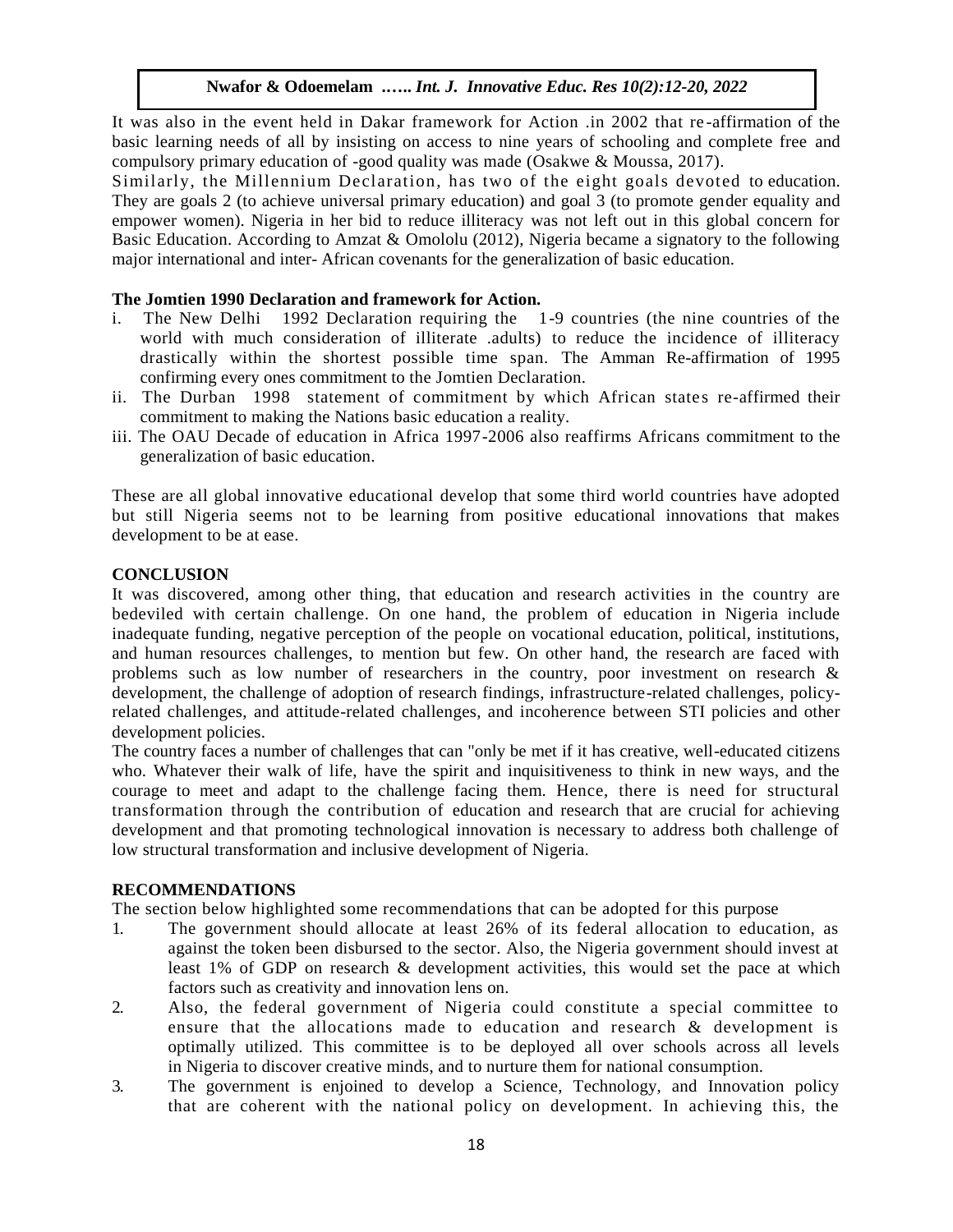government of the country should ensure that person, irrespective of their social and economic statuses, in the country are given equal opportunities in all ramifications.

- 4. Regular review of school curricula by the government, private sector and the government (Public-Private-Community Partnership) should be encouraged to ensure a fit-for-purpose curriculum for the emerging economy of Nigeria. This triangulated partnership will help strike balance between practical's and theories in the education sector.
- 5. Well motivated teaching staffs are to be adequately supplied to schools at all levels and appraises on their job. This will identify knowledge gap, with the aim of breaching it for national consumption through knowledge passed to their pupils/ students.
- 6. Research findings made in the country should be accessible by all and sundry. In achieving this all tertiary institutions of Nigeria should have a section in their respective libraries which should compromise of the research findings made by students at all levels.

#### **REFERENCES**

- Adeoti, J. O. Odekunle, S. O. & Adeyinka F. M. (2010) Tackling Innovation Deficit; AN Analysis of University-Firm Interaction in Nigeria, Evergreen Publishers, Ibadan, Nigeria.
- Adepoju, A. & Fabiyi A. (2007). Universal Basic Education in Nigeria, Challenges and Prospects. Received from Uaps 2007princeton.edu. 2 0/0 5/2 020.
- Akbar, F. & Haitham, A. (2014). Explaining the Relationship between creativity, innovation and entrepreneur ship, *International Journal of Economy. Management and Social Sciences.* 3(12), 1-4.
- Akinyemi, S. Ofem, I & Adebisi, O. (2012). Educational Financing Reforms in Nigeria; Africa. UNCTAD Research Paper No. 2. United Nations.
- Amzat, J. & Omololu, F. (2012). The Basics of Sociological Paradigms in: Basics of Sociology (eds). Malthouse Press Limited, 115-133.
- Bumein, C. & Mbachu, Y. (2014). Creativity and Innovation for Women Empowerment n (Creativity) and Time Management. *Procedia-Social and Behavioral Sciences* 25, 201-213.
- Dimnwobi, S. Ekesiobi, E. & Mgbemena, M. (2015). Creativity Innovation and Competitiveness in Nigeria; an Economic Exploration. *International Journal of Academic Research in Economics and Management Sciences*, 5(3); 29-52.25.
- Ebhota W. S. (2014) Engineering Research and Development (R&D) infrastructure For Developing Economy. *International Journal of Scientific & Technology Research*, 3(4); 186-192.
- Emmanuel, E. A. (2012) Challenges of Innovative Developments in Nigerian Education System: The Nexus between expectations and realities in Basic Education, Science and Technology. *Journal of Education Innovators ISSN* 118 5233; Vol 5 No I,pp6-2l
- Ezenyilimba, E. (2015). The Challenges of Tertiary Management Education and Strategic Learning Panacea in Nigeria. *International Journal of Academic Research in Business* and Social Sciences, 5(6); 23-33.
- Fan, F. Umaru, R. & Vintseh, U. (2015). Higher Education for Sustainable Development in Nigeria; Challenges and the way forward. *Merit Research Journal Education Review 3*(2) 109- 114.
- Feamster, N. (2013). The Relationship between Teaching and Research. Retrieved 21/05/2020 from https ://greatresearch. org/blog/
- Igbereadja, E. (2014). Challenges of Implementing Technical and Vocational Education and Training Curriculum in Nigerian Universities. *Global Advanced Research Journal of Educational Research and Review* 3(5) 98-101.
- Ige, A. (2013). Provision of Secondary Education in Nigeria: Challenges and Way Forward Innovation Policies for Development: Geneva: World Intellectual Property Organization.